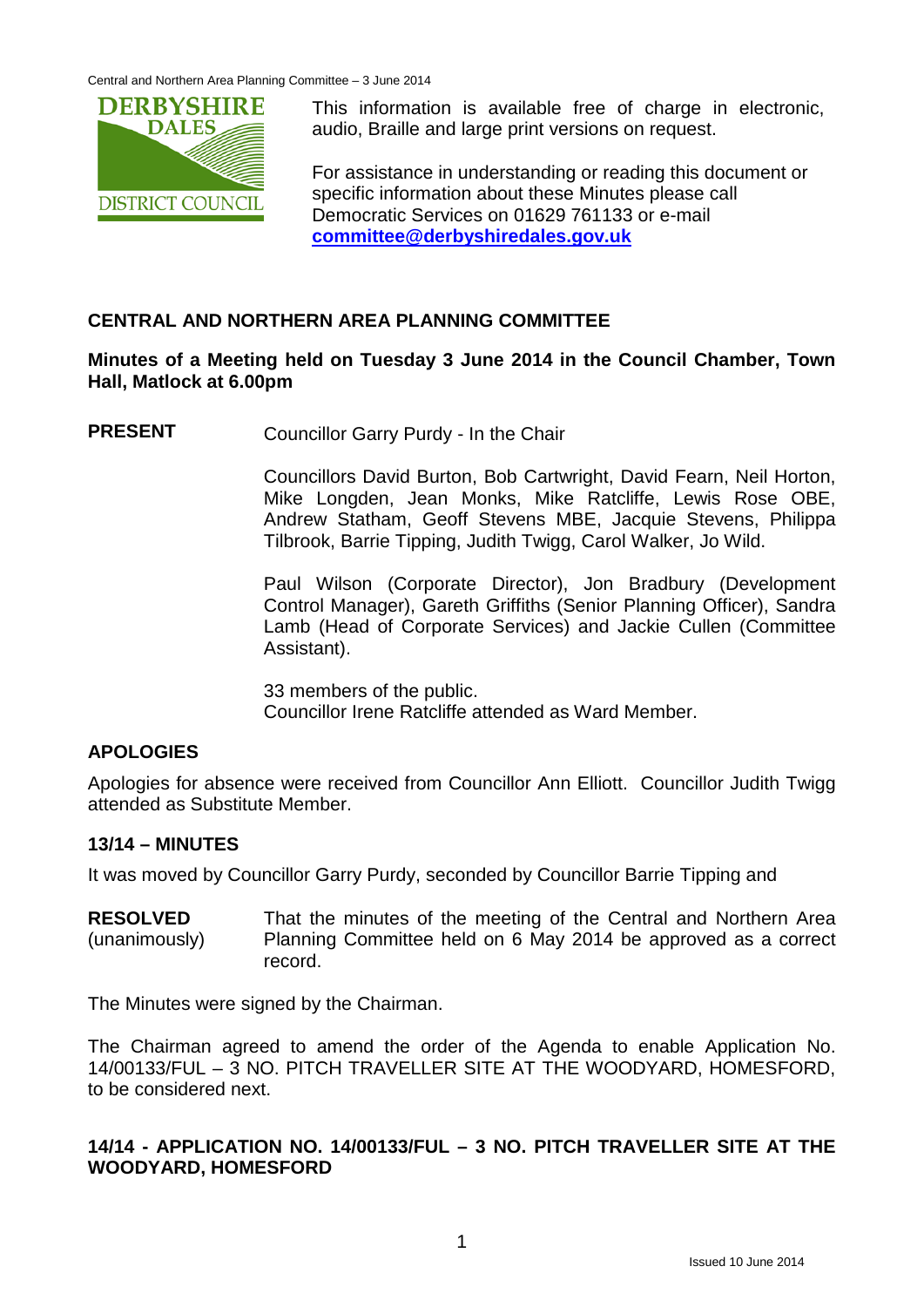Central and Northern Area Planning Committee – 3 June 2014

Councillor David Fearn arrived at 6.04pm during discussion of this item.

The Committee had visited the site previously under a separate application.

In accordance with the procedure for public participation, Councillor Mrs Irene Ratcliffe spoke against the application as Ward Member, Trustee of Derwent Valley Mills Heritage Site, Chair of Cromford Canal Partnership, Chair of Derwent Valley Community Rail Partnership and Council Member of the Arkwright Society; Mrs Carol Easton, on behalf of Cromford Parish Council, Mr Stephen Walton, local resident, and Mrs Bridges, Neighbour, spoke against the application. Mr Roger Yarwood, Agent for the Applicant, spoke in favour of the application.

Correspondence received from Cromford Parish Council after preparation of the Agenda was circulated at the meeting.

It was moved by Councillor Lewis Rose, OBE, seconded by Councillor Carol Walker and

**RESOLVED** That temporary planning permission for a period of 3 years from the date of first occupation of the site be granted subject to the conditions as set out in the report.

Councillor Mike Ratcliffe requested a recorded vote, seconded by Councillor Barrie Tipping:

### **Voting:**

| In favour   | Councillors N Horton, M Longden, J Monks, L Rose OBE, A Statham,<br>G Stevens MBE, J Stevens, P Tilbrook, B Tipping, J Twigg and C<br>Walker (11) |
|-------------|---------------------------------------------------------------------------------------------------------------------------------------------------|
| Against     | Councillors D Burton, B Cartwright, D Fearn, G Purdy, M Ratcliffe and<br>$J$ Wild $(6)$                                                           |
| Abstentions |                                                                                                                                                   |

The Chairman declared the motion carried.

### **15/14 – APPLICATION NO. 14/00214(FUL) – ALTERATION AND EXTENSION TO PROVIDE RETAIL PREMISES AND ASSOCIATED FACILITIES AT MIDLANDS CO-OP, BAILEYCROFT GARAGE, HARRISON DRIVE, WIRKSWORTH**

The Committee had visited the site prior to the meeting to assess the impact of the development upon the vitality of Wirksworth Town Centre.

In accordance with the procedure for public participation, Mr James Boon, Architect for the scheme, spoke in favour of the application.

Correspondence received after preparation of the Agenda was circulated at the meeting.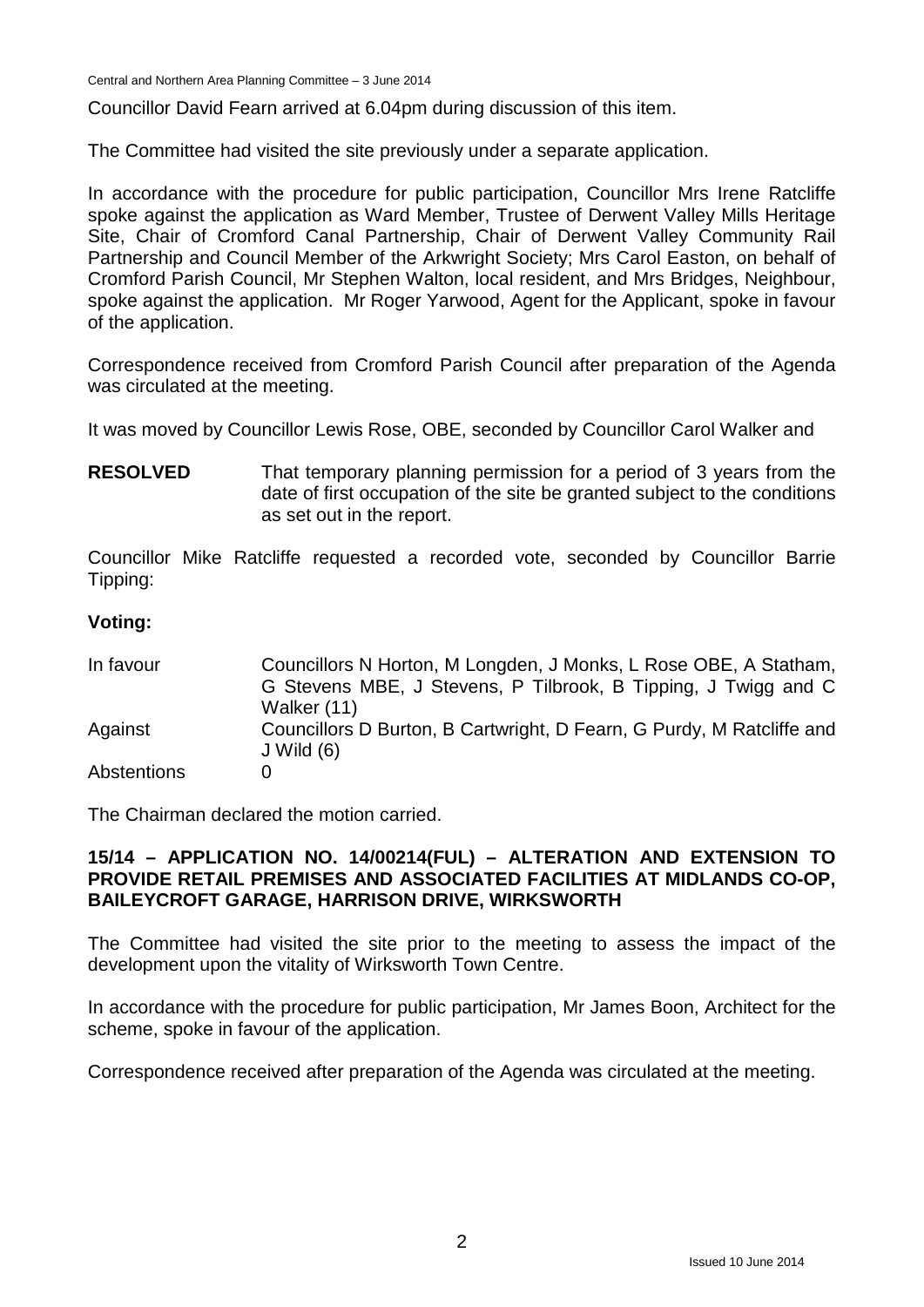It was moved by Councillor Mike Ratcliffe, seconded by Councillor David Fearn and

**RESOLVED** (Unanimously) That planning permission be granted subject to the conditions as set out in the report.

## **16/14 - APPLICATION NO. 14/00146/FUL – ERECTION OF FENCE AT MANOR VIEW, 75 HIGH STREET, BONSALL**

Councillor Lewis Rose left the meeting at 7.35pm prior to discussion of this item.

The Committee had visited the site prior to the meeting to assess the impact that the proposal will have on the surrounding area.

It was moved by Councillor David Burton, seconded by Councillor Geoff Stevens MBE and

**RESOLVED** (Unanimously) That planning permission be refused for the reasons set out in the report, but that the applicant be afforded an opportunity to enter into negotiations with the Planning Department in order to facilitate a compromise.

### **17/14 – APPLICATION NO. 14/00169/FUL – INSERTION OF TWO WINDOWS AT 4 HIGH STREET, BONSALL**

The Committee had visited the site prior to the meeting to assess the impact that the proposal would have on the surrounding area.

Correspondence received from the Applicant after preparation of the Agenda was circulated at the meeting.

The Senior Planning Officer advised the Committee that the plans on display at the meeting were not the current plans under consideration but that these had been reviewed on site. He explained the differences to the displayed plan.

It was moved by Councillor Jean Monks, seconded by Councillor Judith Twigg and

**RESOLVED** That planning permission be granted for the following reason:-

The insertion of the windows would not be harmful to the character and appearance of the building or Bonsall Conservation Area.

**Voting:** In favour: 13 Against: 3

The Chairman declared the motion carried.

**18/14 – APPLICATION NO. 14/00202/FUL – ERECTION OF GARAGE AT BELLE VUE HOUSE, WATERLOO ROAD, MATLOCK BATH**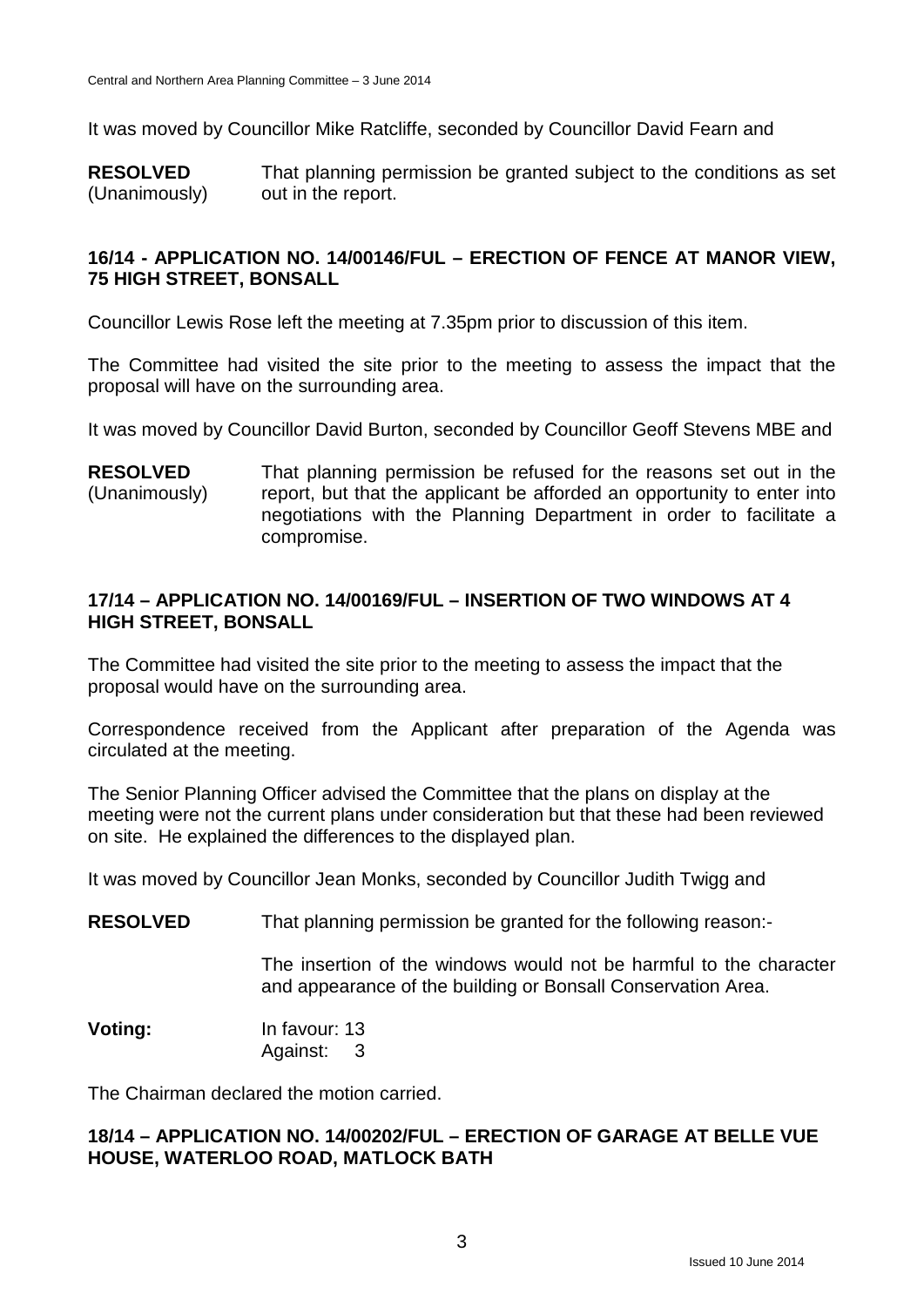Central and Northern Area Planning Committee – 3 June 2014

The Committee had visited the site prior to the meeting to assess the impact that the proposal would have on the surrounding area.

In accordance with the procedure for public participation, Mr John Williams, Applicant, spoke in favour of the application.

It was moved by Councillor Geoff Stevens, MBE, seconded by Councillor Neil Horton and

**RESOLVED** That planning permission be granted for the reason set out below:

> The size, design, appearance and materials of construction of the proposed garage will not have a detrimental impact on the character and appearance of Matlock Bath.

Voting: In favour 15 Against 0 Abstentions 1

The Chairman declared the motion carried.

#### **19/14 – APPLICATION NO. 13/00768/VCOND – RETENTION OF DEVELOPMENT WITHOUT COMPLIANCE WITH CONDITION 3 OF PLANNING PERMISSION WED/1184/0761 (AGRICULTURAL OCCUPANCY RESTRICTION) AT AMEYCROFT FARM, FARLEY**

Councillors Andrew Statham and Judith Twigg left at 8.15pm during discussion of this item.

In accordance with the procedure for public participation, Mr Johnson, Neighbour, and Mr Matthew Slack, Applicant, spoke in favour of the application.

Correspondence received after publication of the Agenda was circulated at the meeting.

It was moved by Councillor Bob Cartwright, seconded by Councillor Carol Walker and

**RESOLVED** That subject to the legal agreement for a financial contribution to affordable housing, that permission be granted to vary Condition 3 of outline planning permission WED/1184/0761, for the reasons set out in the report.

Councillor David Fearn requested a recorded vote, seconded by Councillor Barrie Tipping: